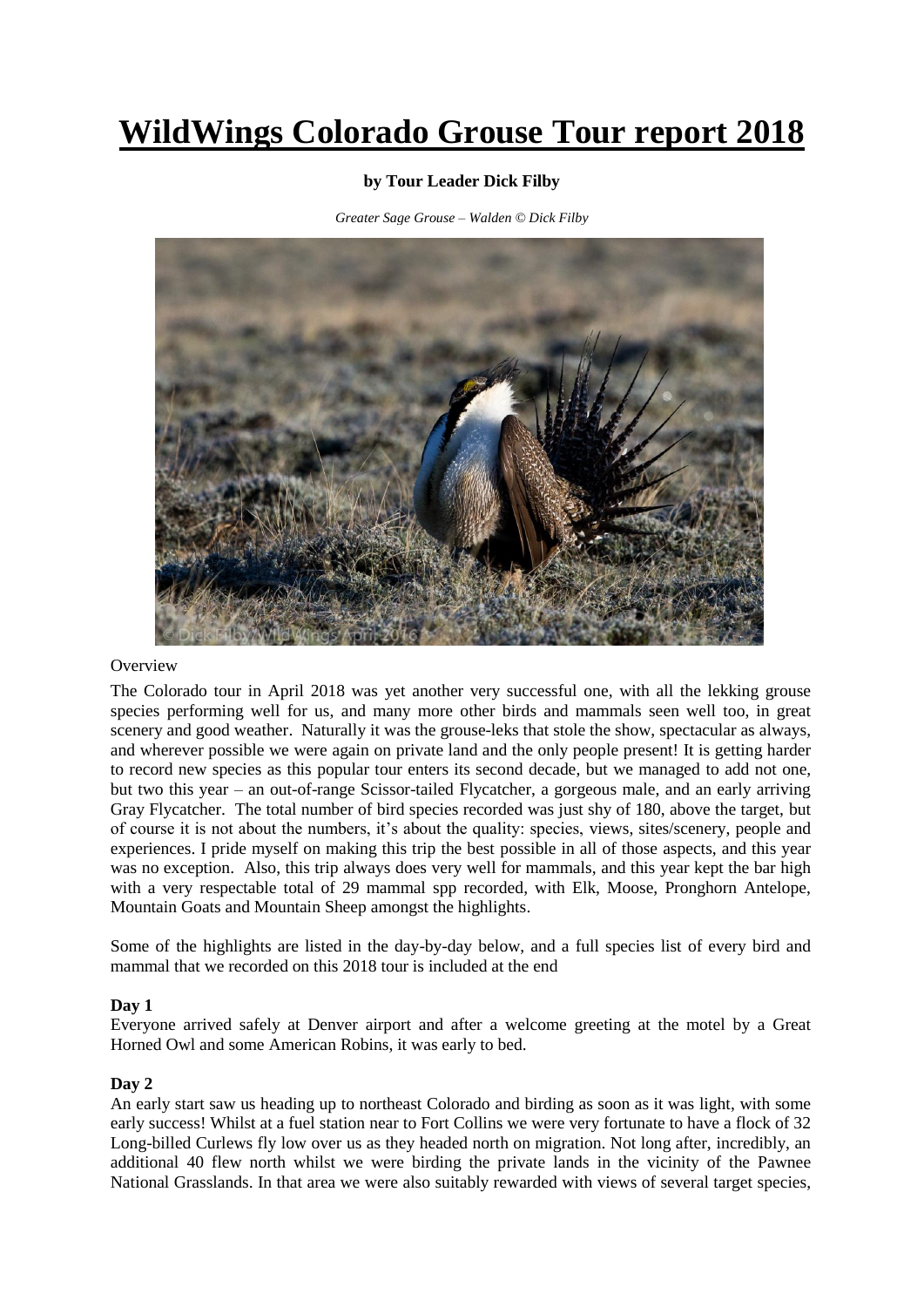most especially Chestnut-collared Longspurs, here on the edge of their range, several hundred McCown's Longspurs, and a pair of Mountain Plovers – all in breeding plumage.

We paused to view to a Bald Eagle's nest, and as we drove saw a couple of migrant Swainson's Hawks, freshly arrived summer migrants, as well as a single Ferruginous Hawk – which are rather uncommon once the wintering birds have left the state.

We arrived in Wray in good time for a little birding, an early dinner, and early to bed, excited to be heading to our first lek in the morning.

# **Day 3**



*GreaterPrairie-Chicken, Wray, Colorado © Dick Filby*

Met by our local guide, we set off early to be in position in a hide at our Greater Prairie-Chicken lek before first light. We parked up next to the hide, and soon after settling in we heard the display calls of Burrowing Owls, shortly followed by male Greater Prairie-Chickens calling from the darkness out in front of us, as well as Horned Larks and Western Meadowlarks. It was an exceptional, unforgettable, dawn chorus. The sky grew lighter from behind us, and we could soon make out the shapes of the owls and the chickens, some only a few yards away. As the light improved, the displays could be seen, and we realised that there were 18 or more males vying with each other for the attention of any females that might deign to show up today. They gave us an amazing, noisy, acrobatic and feisty display, even more so when five females arrived just before dawn itself. The activity was frenzied at times, and we saw at least one female mated. She would not return to the lek this season, unless her clutch was lost. Meanwhile six or more Burrowing Owls were on the lek, seemingly unconcerned by the frenetic activity of the Prairie Chickens all around. As dawn gave way to morning, the remaining female chickens left, the activity died down, some of the males also left, and after that, suitably exhilarated, then we left too, heading back into town for breakfast, and the journey southeast into Kansas, where we hope to see at dusk a few of remaining Lesser Prairie Chickens.

The drive south was punctuated with the occasional sighting, perhaps most notable of which was the cumulative minimum of 15 Rough-legged Hawks (Buzzards) seen – an exceptional number at this time of year. They can be readily found in winter, but have nearly all left by the end of March most years.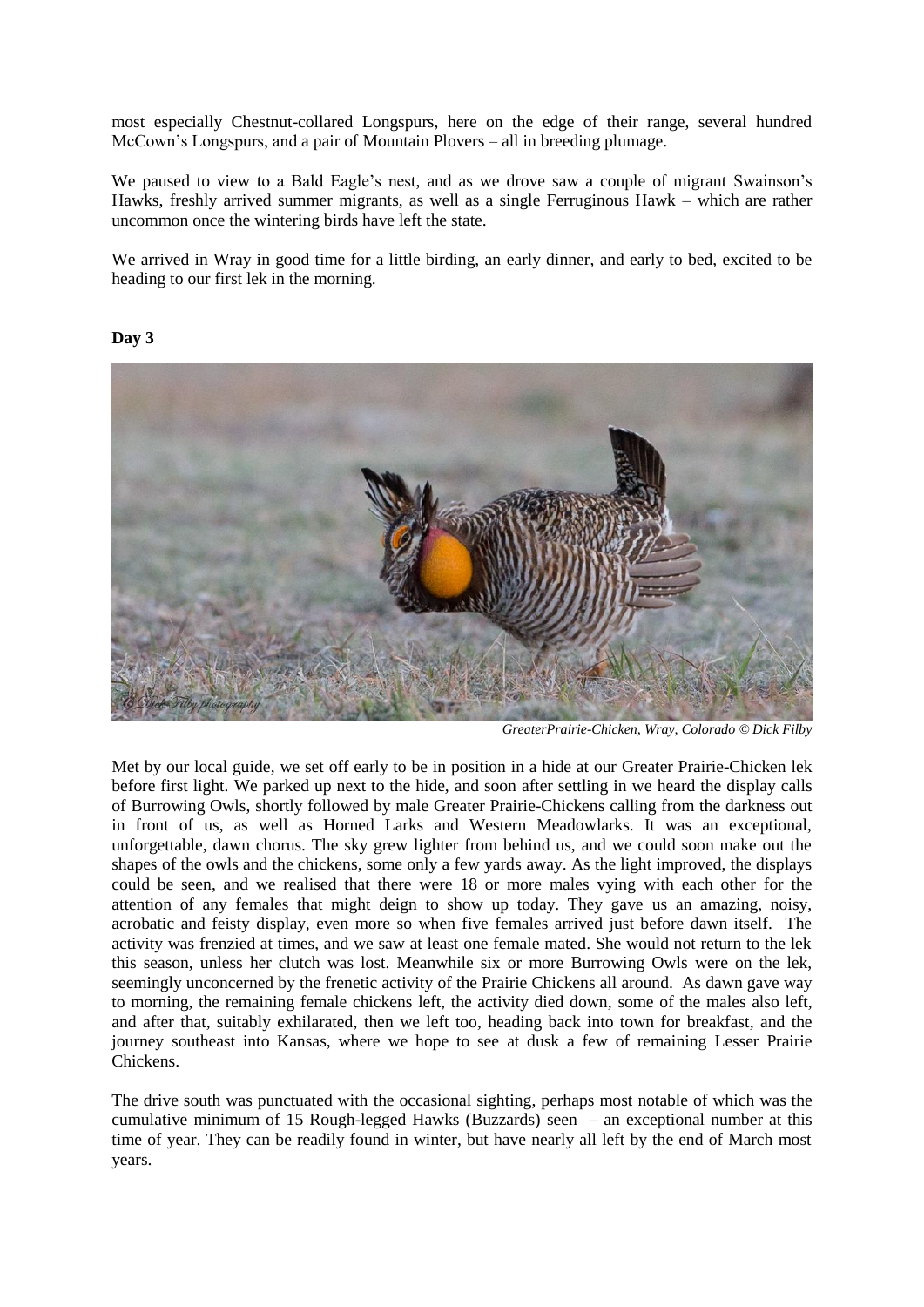We checked in at the motel late afternoon, had an early dinner, and headed out to check a Lesser Prairie Chicken lek, as this species does perform at dusk as well as at dawn. Just before arriving at the site, we had the unexpected pleasure of a splendid male Scissor-tailed Flycatcher for several minutes, before we continued to the lek itself. After a short wait, we were very pleased to see that the lek was still in use this year and six Lesser Prairie Chickens displayed, a decent number for this species, as the leks are usually quite small. We stayed inside the van to avoid any possibility of disturbing the birds, cognisant that encroaching farmland and ongoing drought in much of their restricted range combine to cause serious concern for their future. The recent decline in numbers and contraction of the range is alarming. Pleased with our views we headed back to the motel where we arrived quite late but enjoyed the prospect of a minor lie-in, as our evening's success meant that we did not have to get up pre-dawn the next day.

# **Day 4**

After an early breakfast we headed back into SE Colorado and skirted the Comanche Grasslands to the ranch in the canyonlands, on the edge of Pinyon/juniper habitat, where we would spend the night. We have always enjoyed birding this area, and now that to see the Lesser Prairie Chickens we have to go so far into Kansas, staying at this Ranch back inside Colorado make a great break on what would otherwise be an extremely long drive. As usual, a warm greeting from our hosts awaited, it seems they look forward to our visit as much as we do – they love the enthusiasm with which we set about birding, and besides, the WildWings group were amongst their very first guests once they set up for visitors, and our host Laneha is now turning into an interested birder herself. We promised to chat more later and headed out to explore. The afternoon drive, interspersed with short walks, resulted in many good birds, the highlights of which included Rufous-crowned Sparrows, here at the edge of their range, our first Townsend Solitaire of the trip, Canyon Towhees, Chipping Sparrow, Whitetailed and Mule Deer, and some Bighorn Sheep were all located, showing well, and a Ladder-backed Woodpecker.

After dinner in the ranch house we headed out for a night drive, which was not successful for owls, but added greatly to our day's mammal list. Gray Fox was best, added to some 30 or so Mule Deer, four Elk, five Bighorn Sheep and no less than five Raccoons! Not quite so early to bed afterwards, but at least we could have a lie-in tomorrow with no lek to get up early for and birding would start right outside the door!

## **Day 5**

Heading out at dawn we enjoyed a lovely morning prior to breakfast at the ranch. Early highlights included several of yesterday's species, including another three Ladder-backed Woodpeckers,plus, today, a trifecta of wrens: Canyon, Rock and Bewick's all giving us good views, and a couple of Curve-billed Thrashers which were right by the house at breakfast time. It was interesting to chat to the owners about their way of life and to truly appreciate how green it was, compared to just a few years back when the place was seriously dry, though not as dry as when the famous dustbowl of the 30's was seated very close-by.

After breakfast we bade our farewells and headed northwest across very sparsely inhabited country towards the Arkansas river valley and eventually the Rocky Mountains. We paused at a couple of reservoirs, seeing many duck species, grebes, including five Clarke's Grebes, as well as four species of gull – Bonaparte's, Franklins, Ring-billed and California. Moving on, it wasn't long before we were at the base of the hills, and looking up at the Rocky Mountains themselves. However, time for one final stop in the foothills, at a favourite spot of mine, where a nice covey of Scaled Quail duly performed, before we were heading right up into the heart of the mountains.

Stopping at almost 11,000 feet, we set off in the snow in search of American Three-toed Woodpeckers, which, after a little perseverance, we were able to find. Thence it was a short but very scenic drive on down into the Gunnison Basin, a sea of Sagebrush surrounded by hills covered in mixed Aspen and spruce-fir forest, and pastures brimming with the meltwater of the winter's snows.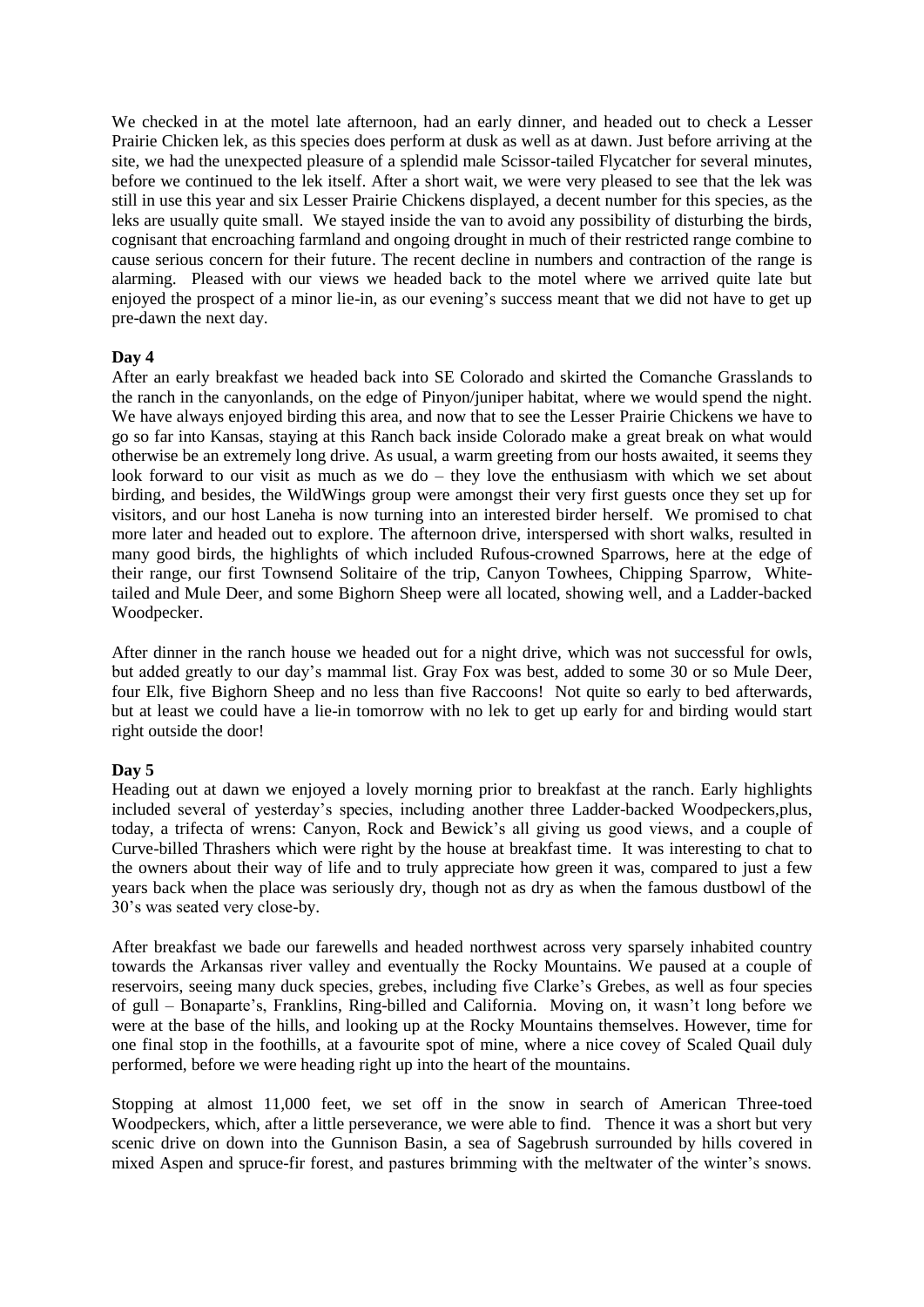We checked on the lek site to orient ourselves for the morning viewing session, before heading into town, an early dinner and a good night's sleep.

## **Day 6**

Heading out to the lek before dawn, we were soon seated in our hide and awaiting the Gunnison Sage Grouse. As first light broke we were able to get scopes trained on the birds, which, unlike a few years ago, now lek quite some distance away from the hide, but their endangered species status means that this is the only lek that one is allowed to visit, so we were grateful for our scopes and the opportunity to use them in the comfort of the hide. Eventually we got half-decent views, of 20 males (record count for the season thus far) and three females. Through our scopes we were able to clearly see the main two diagnostic features of the male Gunnison, that distinguish it from Greater Sage-Grouse: the thick tuft of filoplumes and the patterning of the white and black tail feathers – when they are erected in a fan. The head-bobbing, throat-pouch-emptying display is something to behold, and certainly whetted our appetite for the upcoming Greater Sage-Grouse lek in a couple of days time, which we usually get fantastic views of. After the lekking was complete, we headed back to the motel, breakfast and thence onto a brief roadside stop by a Gunnison Prairie Dog colony, before continuing to the dramatic Black Canyon of the Gunnison National Monument. Here, singing Spotted Towhee and Fox Sparrows greeted us, whilst Rock Squirrels ate buds in the tops of the dwarf species of oak found here, Gambel Oak, and Golden-mantled Ground-Squirrels foraged beneath, on the ground. Whilst the birds were great, the views were, arguably even better! We enjoyed many stunning views of the canyon, an incredibly deep and narrow gorge complete with viewpoints on the very brim. All too soon it was time to leave and we headed down to the Delta area for some lakeside birding where highlights included many Western Grebes, another two Clarke's Grebes, a splendid party of 46 Sandhill Cranes, singing Marsh Wrens, a gorgeous Bonaparte's Gull, a Greater Yellowlegs, five American Avocets and yet another Long-billed Curlew. We headed to our lodgings in comfortable apartments high in the hills, enjoying a self catered dinner before bed.

## **Day 7**

It was a chilly morning and birding before breakfast was very quiet, so it was with eager anticipation that we headed into the Grand Junction area, where we were swiftly and plentifully rewarded.

We started by watching a co-operative Western Screech Owl, shortly thereafter followed by three Scaled Quail, before we headed into the National Park of the Colorado National Monument where we went straight to a couple of my favourite spots and highlights were dutifully plentiful: 50+ Whitethroated Swifts, Peregrine Falcon, Gray Vireo, Pinyon Jays, Steller's Jay, Juniper Titmouse, Bushtits, Blue-Gray Gnatcatcher, Ruby-crowned Kinglet, Mountain Bluebird, some early migrant warblers including a couple of Orange-crowned, a Virginia's Warbler, three Black-throated Gray Warblers, a single Yellow-rumped (Audubon's form) as well as a Gray Vireo, our first ever on the tour. A singing Black-throated Sparrow delighted everyone with great views, this is truly a good looking species! Great birds, spectacular setting: We concluded that our visit to the National Park had been well worthwhile and we headed further west, right to the edge of the desert, in search of the recently split Sagebrush Sparrow. We duly located several at a remote site, and they showed fairly well, we were grateful once again for scope views! We had added a new state to our list in the process, Utah.

#### **Day 8**

No lek today, so another "lie-in" until just before dawn when we headed up to the ski-resort village of Snowmass. In order to give us the best possible chance of seeing Rosy-Finches, my wife, Denise, had been putting in great efforts to feed Rosy-Finches at a friend's house, who was away from home for a few weeks. It is a 50 mile round trip from ours, but despite all the food, and perhaps due to the early, warmish spring, they were not coming to the feeders as often as we would have liked. Stories from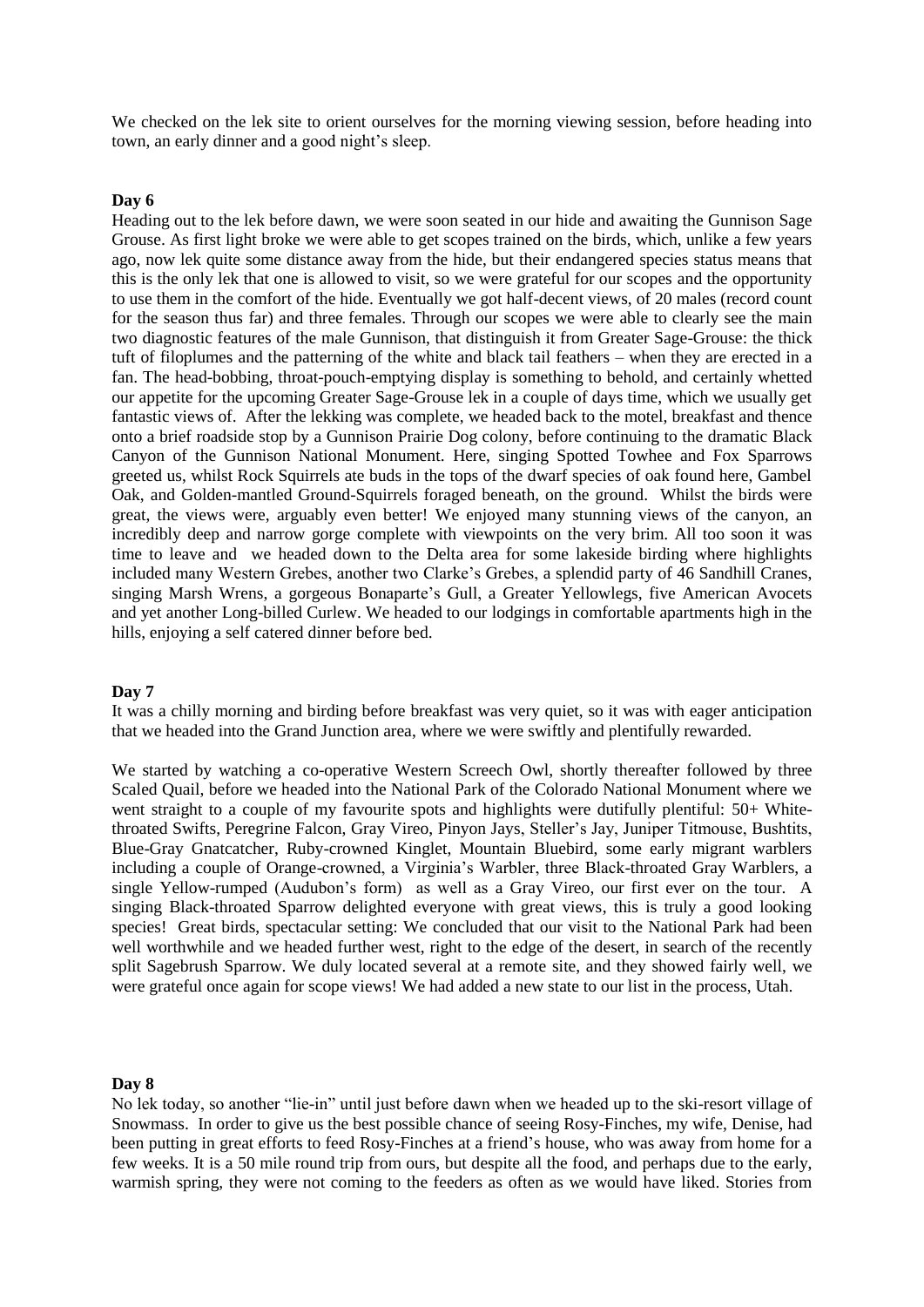across the state were again of people failing to see any, or just one or two species in low numbers. However, this early morning we found ourselves in a private estate thrilling to hundreds of Rosy-Finches, of all three species, including several splendid Black Rosy-Finches, all just yards away. They were gorging at the feeders, and we were lapping up the spectacle! Well done Denise, a hearty thankyou!

Other treats this morning included several Evening Grosbeaks, an American Dipper near a nesting site on the Roaring Fork river, a record breaking (for this tour) 40+ Barrow's Goldeneyes on a spring staging area, followed by brunch at our house courtesy of Denise, accompanied by the expected distraction of many birds at our feeders including the recently split Woodhouse's Scrub Jay and Lesser Goldfinches.

In the afternoon we headed north, pausing to look again, successfully again, for American Three-toed Woodpecker, but failing, again, on Gray Jay, but seeing in the process not one but six Clark's Nutcrackers and several Mountain Bluebirds.

We arrived in the intermontane plain of North Park late afternoon, a splendid 'sea' of wild Sagebrush, mixed with pastures and willow-fringed wetlands, all surrounded by forested hills and snow-capped mountains. The purple and yellow hues of the willow barks are particularly intense, especially when offset by the last patches of the winter snows. After checking into our motel, we enjoyed an early meal, which was interrupted by news of two Moose strolling through town. We got splendid views! Afterwards we headed early to bed, in anticipation of a great morning to follow.

## **Day 9**

Up early we headed out of town to be in position before first light in our private hide at a Greater Sage Grouse lek. As the dawn crept up behind the hide, over our shoulders, Sage Thrashers started to sing, and the Sage Grouse started to display, even before there was scarcely a hint of light in the eastern sky. Compared to the Gunnison Sage Grouse viewing, these birds were close, indeed, they were close enough that you could hear their wings swishing against their flanks as they expelled air from their huge throat sacs with ear popping noises. Over fifty males on the lek, as well as at least seven females, kept an incredible show going until well after sunrise. Then, as the activity finally diminished, around 8am, we drove back to the reservoir for a brief but productive session. Amongst the highlights were a splendid summer plumaged Great Northern Diver (Common Loon), Pied-billed, Black-necked (Eared) and Western Grebes, Double-crested Cormorants and scores of American White Pelicans, several Black-crowned Night-Herons, White-faced Ibis, a Lesser Yellowlegs and an excellent selection of ducks, but a well deserved hearty brunch called us back to town, after which we drove up into the hills to continue our search for Gray Jay. No luck initially, but a Golden Eagle on roadside pole allowed close approach, before we spotted that it was hassling a Red Fox that had killed a White-tailed Prairie-Dog. The Fox was doing its best to avoid the eagle by constantly ducking and weaving under the three strand wire fence, and after several minutes of stand-off, the wily fox had the better of the encounter when the eagle left. Riveting stuff at very close quarters from the mobile hide! The search for Gray Jay wasn't done, and we weren't giving up easily, but it took three more stops until we finally scored! Well deserved it was too. However our ongoing search for Dusky Grouse was another dip at a site where I rarely fail. Plenty of other great birds, some splendid scenery and a tasty dinner were good consolation, and it was early to bed in time for our next lek tomorrow, the irrepressible "Sharpies".

## **Day 10**

Up and out shortly before first light, it was a short drive to meet up with our guide for the morning who, along with a colleague, drove us up a steep, muddy track in four-wheel drive vehicles up onto their property to view a Sharp-tailed Grouse lek. In the half-light I helped them speedily erect some portable hides and it was not long before the male "Sharpies" were 'strutting their stuff' only a few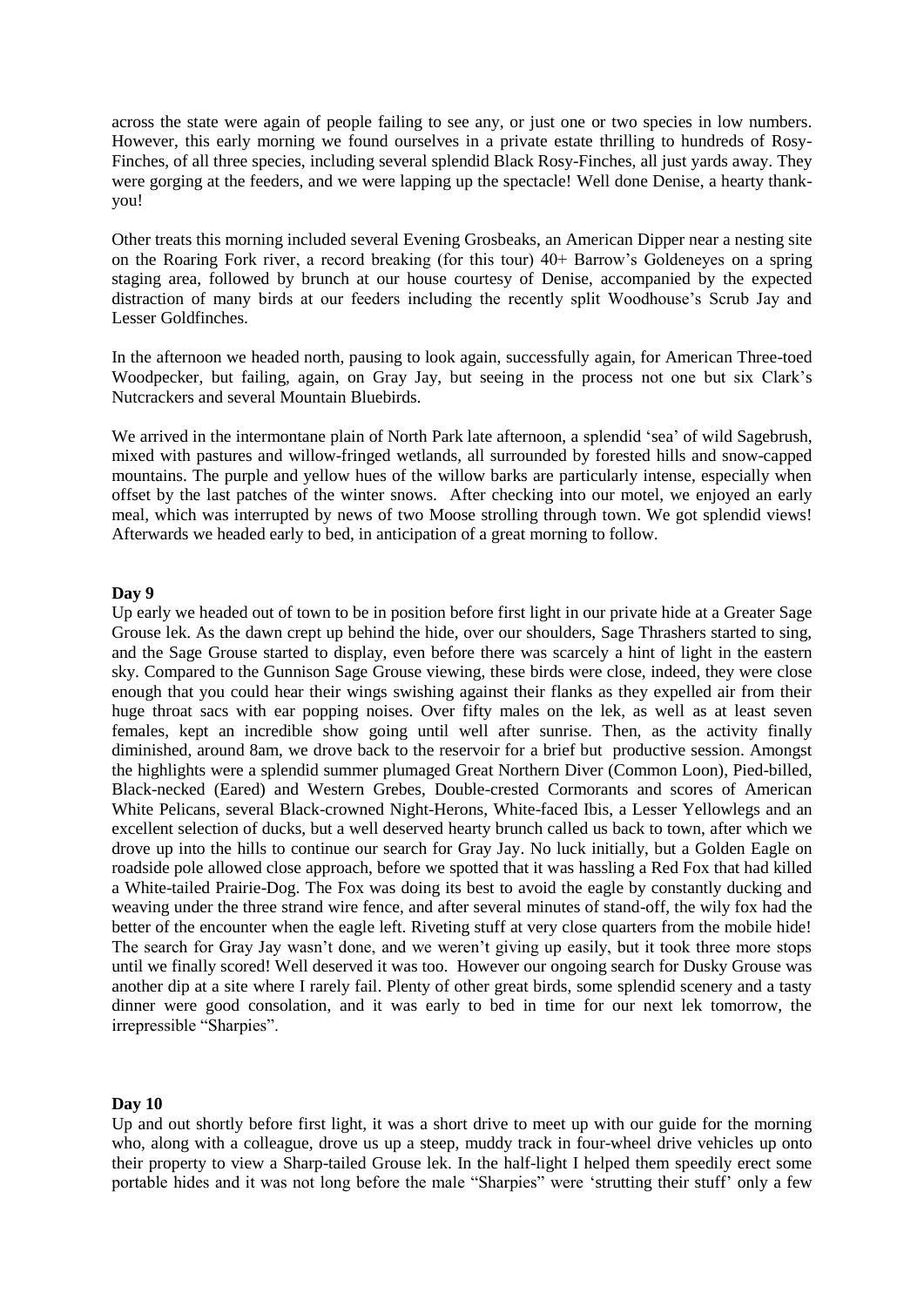yards away. So crazed are they on their single objective that they pay little attention to the alien hides, and whenever a female was present on the lek, they stopped at nothing to try and impress her. If disturbed by a raptor, they will crouch, or even fly off, but they are typically back on the lek and "atit" within minutes. This frantic scene was something to behold from close quarters, with up to 25 or more birds present, and they enthralled us until nearly 8am before I called it a day and we packed up and left to head for breakfast and to prepare ourselves for the high point of our trip. A four hour drive through some splendid mountain scenery brought us above the tree-line, to almost 12,000 feet, and to our search for the pure white "ghost" of the snowy mountaintops – White-tailed Ptarmigan. Stepping out of the van, we were pleased that we had taken a few days before attaining this elevation, but even still any walking that involved any amount of uphill caused us to notice the altitude, and we really appreciated the fact that we could drive all the way up here. With the help of a local guide we scoured the hills from the roadside, looking anywhere and everywhere from the verges off to the higher tops. All the time, skiers and snowboarders were getting out of vehicles and setting off, carving turns across the slopes as they descended to their waiting ride below, and after a while we hoped that one might put up a ptarmigan. If they did, it was not whilst we were looking! However, our persistence paid off (it always does when looking for ptarmigan) and after a just a couple of hours we were able to enjoy scopes views from by the van!

Replete with good views of White-tailed Ptarmigan, we were soon heading back down the road, and proceeded to bird in a nearby valley, where we spotted some Mountain Goats right next to the road, and just maybe a glimpse of a Dusky Grouse, but it was very brief, indeed furtive, in the deep shadows of dusk.

Soon we were back at the motel, dinner and early to bed – as usual, but with a celebratory note. All the local specialities performing at their leks, and one of the hardest, White-tailed Ptarmigan, saved until last. Whilst we had not seen Dusky Grouse, which does not lek so can be harder to find, that species is widespread in western North America.

# **Day 11**

It was a rainy/snowy morning as we headed out in search of last night's possible Dusky Grouse. Alas, no sign, so we headed down into the Front Range hills just west of Denver, into the Ponderosa Forest, in search of several speciality birds. The trifecta of Pygmy Nuthatch, White-breasted Nuthatch and Red-breasted Nuthatch all showed for us, as did several Western Bluebirds, but no sign of Williamson's Sapsucker. With the weather still inclement, we headed to the cafe for a big brunch, and then to the famous Red Rocks Park (famous as an outdoor concert venue). Birding is always good there, and of note we had a Broad-tailed Hummingbird, and finally, our one and only Prairie Falcon of the trip, which showed very well indeed. The dramatic scenery was a great setting for such a magnificent raptor. Nearby we paused by a pond that often hosts Hooded Mergansers well into the spring, and it did not disappoint, with good views of three pairs. Next stop was in search of a wintering Harris's Sparrow on the eastern outskirts of Denver, close to our hotel. Generally it had not been easy to find, but that was not the case for us, and we found it very quickly. Nearby there were plenty of Black-tailed Prairie-Dogs that showed very wel, often scolding us from the entrance to their burrows if we approached to closely, but all the while keeping eyes opens for their true enemies, the omni-present Red-tailed Hawks and other raptors.

Two of the party had elected to leave the trip a day early due to flight considerations, so late afternoon we bade them fond farewell and safe travels, before proceeding to our final birding site of the day at Cherry Creek State park. Lots of mixed habitats there, and plenty of birds, most notable were many American Pipits, two Semi-palmated and a single Least Sandpiper, a Broad-tailed Hawk roosting in a tree, many sparrows in the snow comprising mainly the very distinctive Vesper Sparrows but with a couple of Brewers and Chipping Sparrows thrown in for good measure.

We headed to dinner and our last night's stay in high spirits.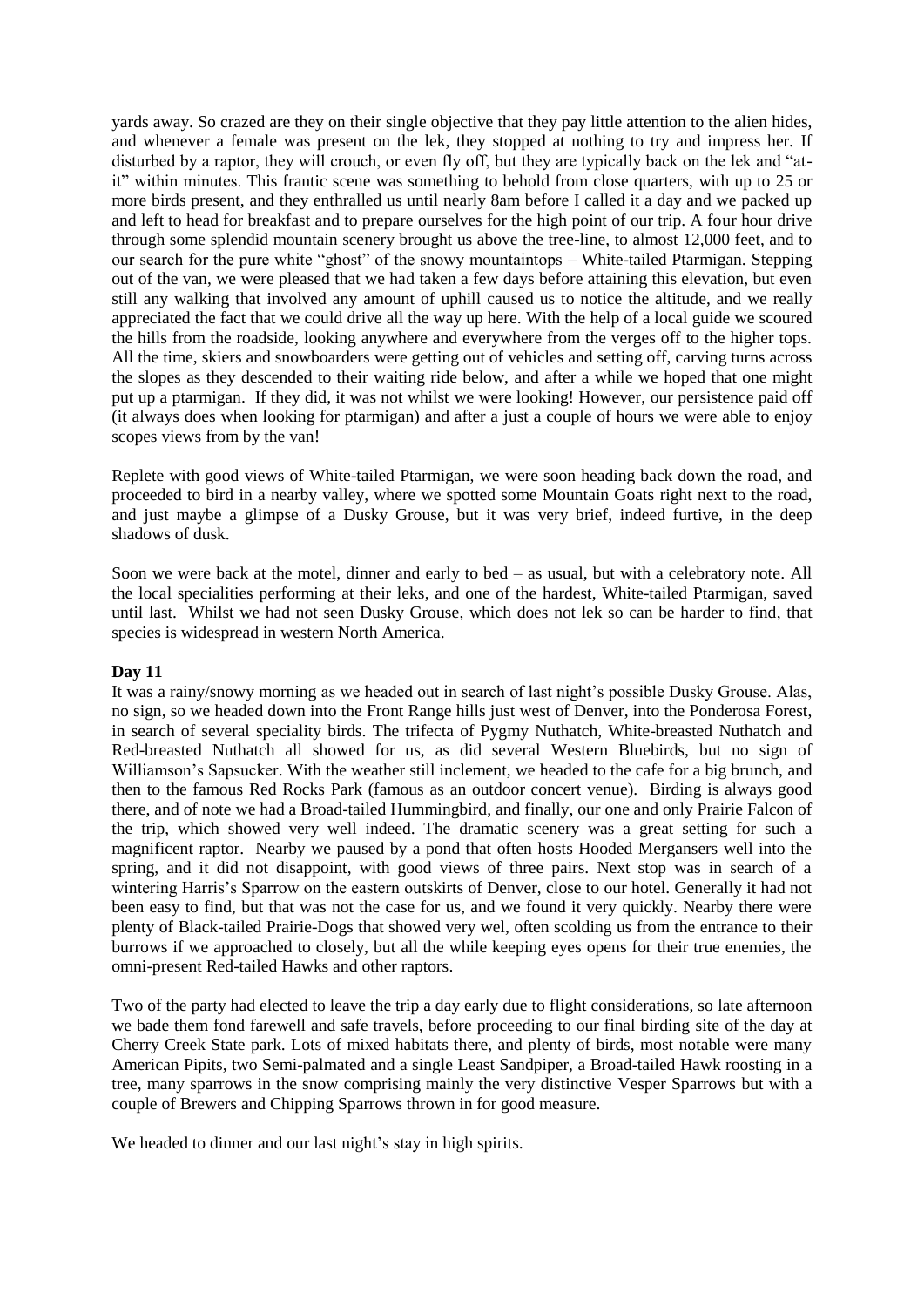# **Day 12**

Leaving the motel on a winter-like morning, we headed back up to the foothills for some final birding. The forest was buried in a big fresh spring snowfall, and it was truly a winter wonderland that awaited us in the Ponderosa Pines. A splendid Cassin's Finch sang from the top of one tree, and the Pygmy Nuthatches put on quite a show too, as did a male Hairy Woodpecker, and a Brown Creeper. No sign however of the Williamson's Sapsuckers. We headed to brunch and the promise of warmer weather at lower elevation. More Hooded Mergansers awaited, as well as a single Northern Rough-winged Swallow amongst the Tree Swallows, a migrant Broad-winged Hawk – this one an adult – flew over in front of us, and past an island covered in nesting Double-crested Cormorants and Black-crowned Night-Herons. House Wrens are a summer migrant in Colorado, and today we saw the first one of the trip. Blue Jays and Fox Squirrel rounded out the list and we headed back to the motel and made our goodbyes as it was soon time to fly

Thanks to all particpants – it was a great trip, and a real pleasure to show you the birds, mammals and scenery. If you are reading this report with a view to joining the trip, then contact the office soon, as the trip usually fills up quickly, sometimes more than a year in advance. Occasionally, due to last minute cancellations, places can sometimes become available closer to departure. Also note that the trip may not be offered every year.

Dick Filby Tour Leader

Full Species List for 2018 below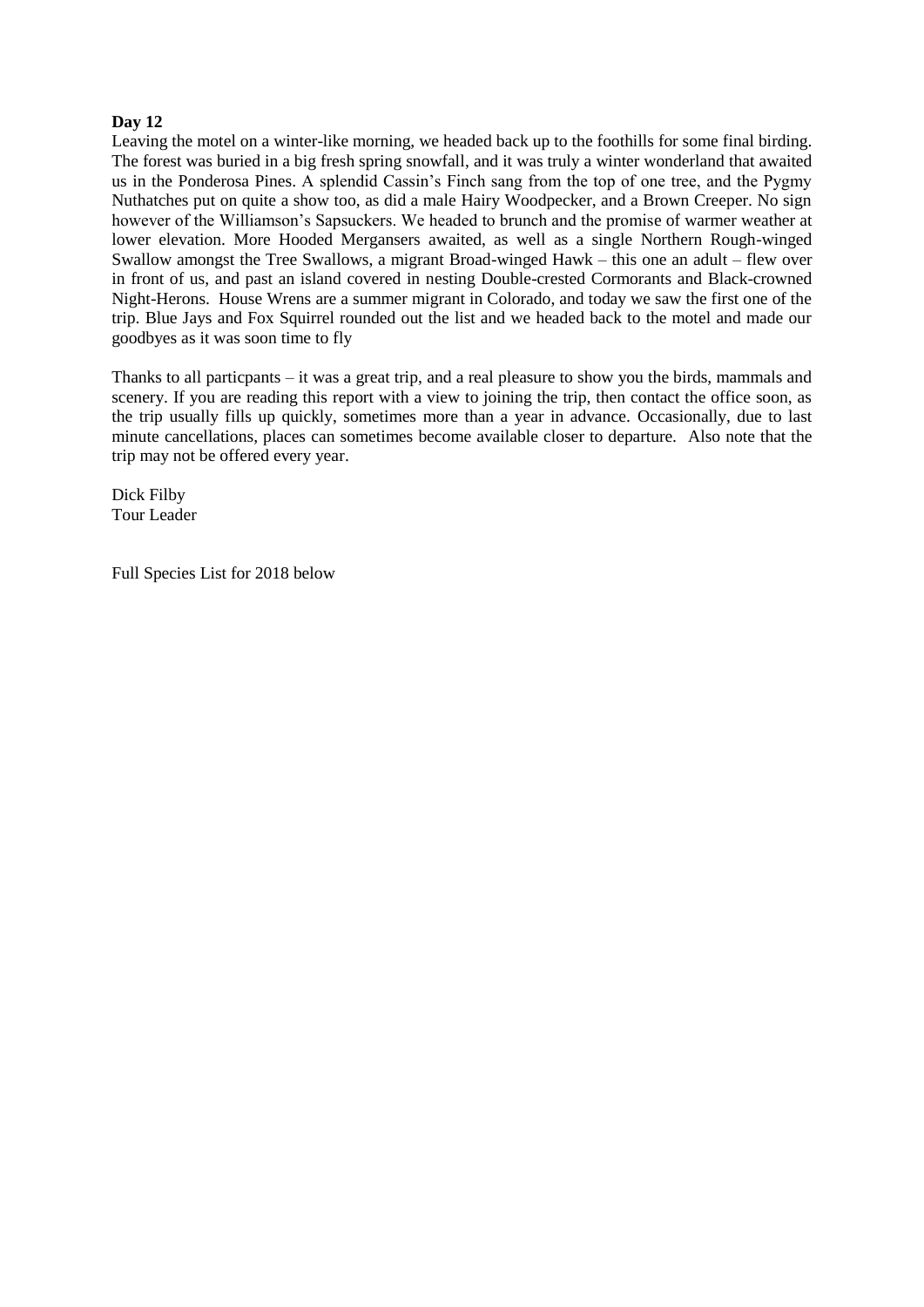## **BIRDS recorded on 2018 WildWings Colorado Tour**

**SNOW GOOSE** *Chen caerulescens* **CANADA GOOSE** *Branta canadensis* **WOOD DUCK** *Aix sponsa* **GADWALL** *Anas strepera* **AMERICAN WIGEON** *Anas americana* **MALLARD** *Anas platyrhynchos* **BLUE-WINGED TEAL** *Anas discors* **CINNAMON TEAL** *Anas cyanoptera* **NORTHERN SHOVELER** *Anas clypeata* **NORTHERN PINTAIL** *Anas acuta* **GREEN-WINGED TEAL** *Anas crecca* **CANVASBACK** *Aythya valisineria* **REDHEAD** *Aythya americana* **RING-NECKED DUCK** *Aythya collaris* **LESSER SCAUP** *Aythya affinis* **BUFFLEHEAD** *Bucephala albeola* **COMMON GOLDENEYE** *Bucephala clangula* **BARROW'S GOLDENEYE** *Bucephala islandica* **HOODED MERGANSER** *Lophodytes cucullatus* **COMMON MERGANSER (Goosander)** *Mergus merganser americanus* **RED-BREASTED MERGANSER** *Mergus serrator* **RUDDY DUCK** *Oxyura jamaicensis* **SCALED QUAIL** *Callipepla squamata* **GAMBEL'S QUAIL** *Callipepla gambelli* **RING-NECKED PHEASANT** *Phasianus colchicus*

**GREATER SAGE-GROUSE** *Centrocercus urophasianus* **GUNNISON SAGE-GROUSE** *Centrocercus minimus* **WHITE-TAILED PTARMIGAN** *Lagopus leucura* **SHARP-TAILED GROUSE** *Tympanuchus phasianellus* **GREATER PRAIRIE-CHICKEN** *Tympanuchus cupido* **LESSER PRAIRIE-CHICKEN** *Tympanuchus pallidicinctus* **WILD TURKEY** *Meleagris gallopavo* **GREAT NORTHERN DIVER** *Gavia immer* (Common Loon) **PIED-BILLED GREBE** *Podilymbus podiceps* **EARED (Black-necked) GREBE** *Podiceps nigricollis*  **WESTERN GREBE** *Aechmophorus occidentalis* **CLARK'S GREBE** *Aechmophorus clarkii* **DOUBLE-CRESTED CORMORANT** *Phalacrocorax auritus* **AMERICAN WHITE PELICAN** *Pelecanus erythrorhynchos* **GREAT BLUE HERON** *Ardea herodias* **GREAT EGRET** *Ardea alba* **BLACK-CROWNED NIGHT***-***HERON** *Nycticorax nycticorax* **WHITE-FACED IBIS** *Plegadis chihi* **TURKEY VULTURE** *Cathartes aura* **OSPREY** *Pandion haliaetus* **BALD EAGLE** *Haliaeetus leucocephalus* **NORTHERN HARRIER**  *Circus cyaneus* **SHARP-SHINNED HAWK** *Accipiter striatus* **COOPER'S HAWK** *Accipiter cooperii* **BROAD-WINGED HAWK** *Buteo platypterus*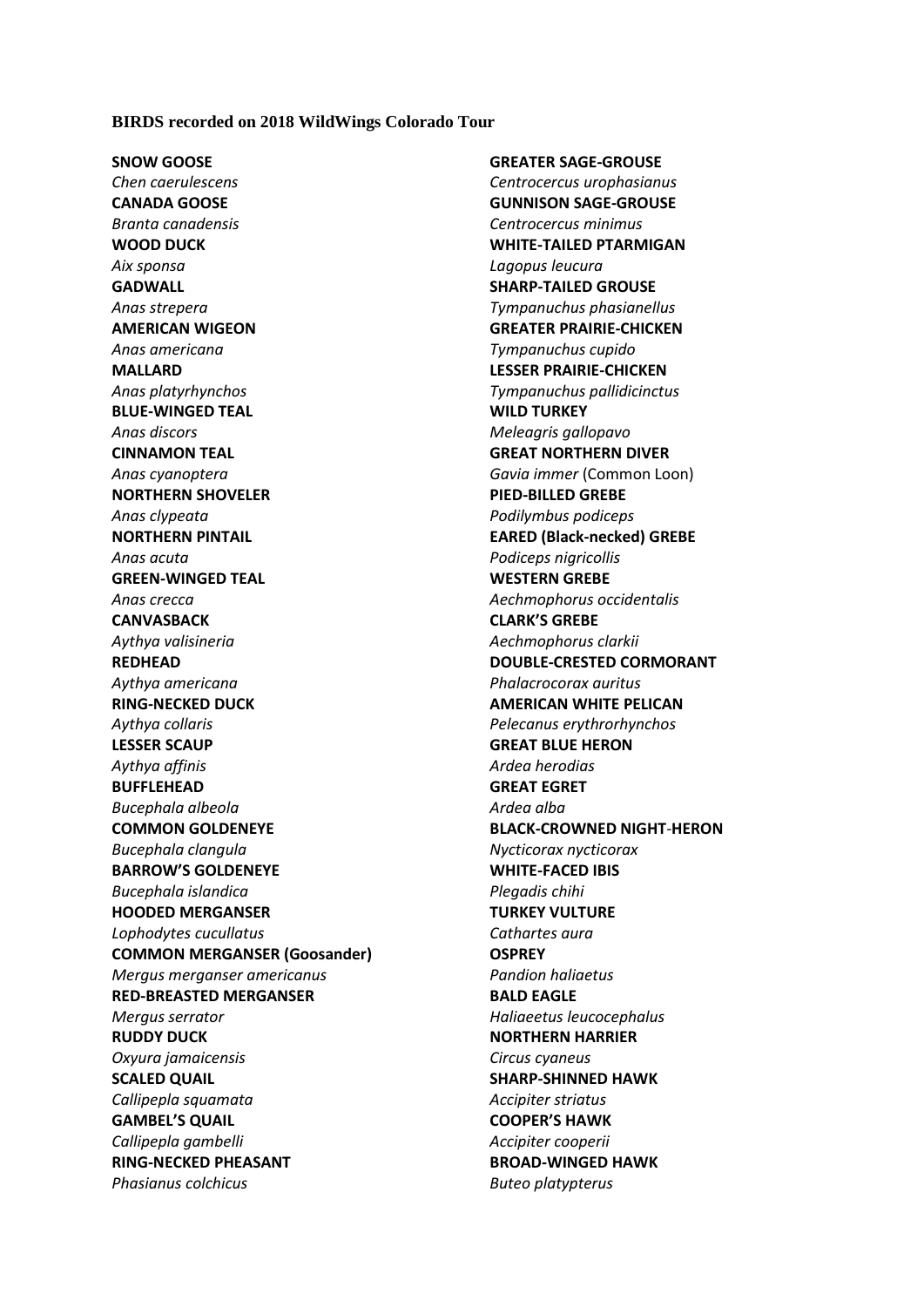## **SWAINSON'S HAWK**

*Buteo swainsoni* **RED-TAILED HAWK** *Buteo jamaicensis* **ROUGH-LEGGED HAWK** *Buteo lagopus* (Rough-legged Buzzard) **FERRUGINOUS HAWK** *Buteo regalis* **GOLDEN EAGLE** *Aquila chrysaetos* **AMERICAN COOT** *Fulica americana* **SANDHILL CRANE** *Grus canadensis canadensis* **BLACK-NECKED STILT** *Himantopus mexicanus* **AMERICAN AVOCET** *Recurvirostra americana* **KILLDEER** *Charadrius vociferus* **MOUNTAIN PLOVER** *Charadrius montanus* **GREATER YELLOWLEGS** *Tringa melanoleuca* **LESSER YELLOWLEGS** *Tringa flavipes* **LONG-BILLED CURLEW** *Numenius americanus* **MARBLED GODWIT** *Limosa fedoa* **LEAST SANDPIPER** *Calidris minutilla* **SEMIPALMATED SANDPIPER** *Calidris pusilla* **BONAPARTE'S GULL** *Larus philadelphia* **FRANKLIN'S GULL** *Larus pipixican* **RING-BILLED GULL** *Larus delawarensis* **CALIFORNIA GULL** *Larus californicus* **FERAL (ROCK) DOVE** *Columbia livia* **EURASIAN COLLARED DOVE** *Streptopelia decaocto* **MOURNING DOVE** *Zenaida macroura* **WESTERN SCREECH-OWL** *Otus kennicotti*

**GREAT HORNED OWL** *Bubo virginianus* **BURROWING OWL** *Athene cunicularia* **WHITE-THROATED SWIFT** *Aeronautes saxatalis* **BLACK-CHINNED HUMMINGBIRD** *(heard) Archilochus alexandri* **BROAD-TAILED HUMMINGBIRD** *Selasphorus platycercus BELTED KINGFISHER Ceryle alcyon* **LEWIS' WOODPECKER** *Melanerpes lewis* **LADDER-BACKED WOODPECKER** *Picoides scalaris* **DOWNY WOODPECKER** *Picoides pubescens leucurus /medianus* **HAIRY WOODPECKER** *Picoides villosus monticola* **AMERICAN THREE-TOED WOODPECKER**  *Picoides dorsalis* **NORTHERN FLICKER**  *Colaptes auratus collaris (red-shafted)* **AMERICAN KESTREL** *Falco sparverius* **MERLIN** *Falco columbarius* **PEREGRINE FALCON** *Falco peregrinus* **PRAIRIE FALCON** *Falco mexicanus* **GRAY FLYCATCHER** *Empidonax wrightii* **EASTERN PHOEBE** *Sayorni phoebe* **SAY'S PHOEBE** *Sayornis saya* **CASSIN'S KINGBIRD** *Tyrannus vociferans* **SCISSOR-TAILED FLYCATCHER** *Tyrannus forficatus* **LOGGERHEAD SHRIKE** *Lanius ludovicianus* **GRAY VIREO** *Vireo vicinior* **GRAY JAY** *Perisoreus canadensis capitalis* **PINYON JAY** *Gymnorhinus cyanocephalus*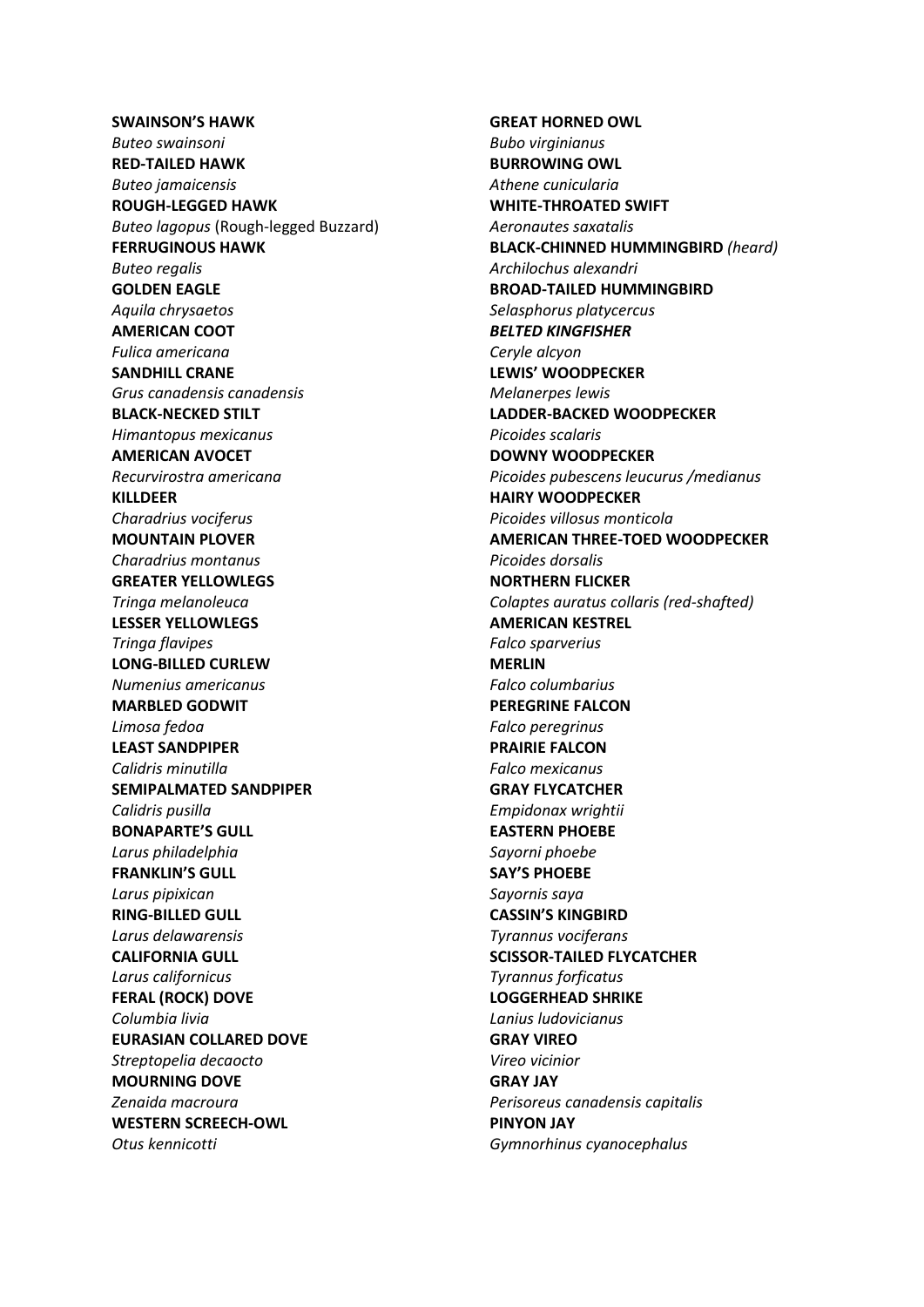**STELLER'S JAY** *Cyanocitta stelleri macrolopha* **BLUE JAY** *Cyanocitta cristata* **WOODHOUSE'S SCRUB-JAY** *Aphelocoma woodhouseii woodhouseii* **CLARK'S NUTCRACKER** *Nucifraga columbiana* **BLACK-BILLED MAGPIE** *Pica hudsonia* **AMERICAN CROW** *Corvus brachyrhynchos* **CHIHUAHUAN RAVEN** *Corvus cryptoleucus* **(Common) RAVEN** *Corvus corax* **HORNED LARK (Shorelark)** *Eremophila alpestris* **TREE SWALLOW** *Tachycineta bicolour* **VIOLET-GREEN SWALLOW** *Tachycineta thalassina* **NORTHERN ROUGH-WINGED SWALLOW** *Stelgidopteryx serripennis* **BANK SWALLOW (Sand Martin)** *Riparia riparia* **CLIFF SWALLOW** *Petrochelidon pyrrhonota* **BARN SWALLOW (Swallow)** *Hirundo rustica*  **BLACK-CAPPED CHICKADEE** *Poecile atricapillus garinus /septentrionalis* **MOUNTAIN CHICKADEE** *Poecile gambeli* **JUNIPER TITMOUSE** *Baelophus griseus* **BUSHTIT** *Psaltriparus minimus* **RED-BREASTED NUTHATCH** *Sitta canadensis* **WHITE-BREASTED NUTHATCH** *Sitta carolinensis nelsoni* **PYGMY NUTHATCH** *Sitta pygmaea* **BROWN CREEPER** *Certhia americana (western)* **ROCK WREN** *Salpinctes obsoletus* **CANYON WREN** *Cartherpes mexicanus*

**HOUSE WREN** *Troglodytes aedon* **MARSH WREN** *Cistothorus palustris* **BEWICK'S WREN** *Thryomanes bewickii* **BLUE-GRAY GNATCATCHER** *Polioptila caerulea obscura /caerulea* **AMERICAN DIPPER** *Cinclus mexicanus* **RUBY-CROWNED KINGLET** *Regulus calendula* **EASTERN BLUEBIRD** *Sialia sialis* **WESTERN BLUEBIRD** *Sialia mexicana bairdi* **MOUNTAIN BLUEBIRD** *Sialia currucoides* **TOWNSEND'S SOLITAIRE** *Myadestes townsendi* **AMERICAN ROBIN** *Turdus migratorius* **CURVE-BILLED THRASHER** *Toxostoma curvirostre* **SAGE THRASHER** *Oreoscoptes montanus* **(European) STARLING** *Sturnus vulgaris* **AMERICAN PIPIT** *Anthus rubescens alticola* **CHESTNUT-COLLARED LONGSPUR** *Calcarius ornatus* **MCCOWN'S LONGSPUR** *Rhynchophanes mccownii* **ORANGE-CROWNED WARBLER** *Oreothlypis celata orestera* **VIRGINIA'S WARBLER** *Oreothlypis virginiae* **YELLOW-RUMPED WARBLER** (**Myrtle**) *Setophaga coronata coronata* Yellow-rumped Wblr (**Audubon's** form) *Setophaga coronata auduboni* **BLACK-THROATED GRAY WARBLER** *Setophaga nigrescens* **SPOTTED TOWHEE** *Pipilo maculates montanus* **RUFOUS-CROWNED SPARROW** *Aimophilia ruficeps* **CANYON TOWHEE** *Melozone fusca*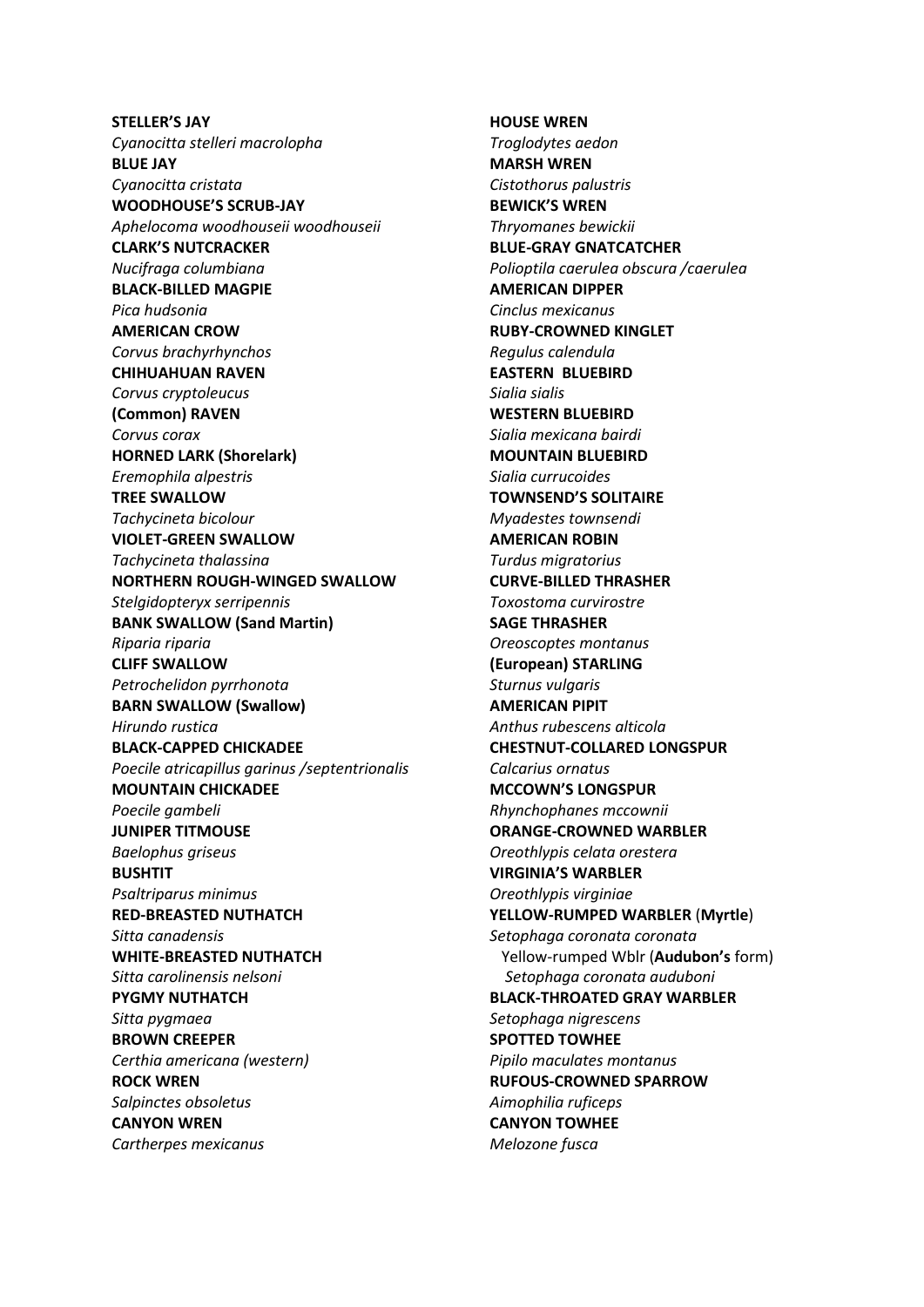## **CHIPPING SPARROW**

*Spizella passerine* **BREWER'S SPARROW** *Spizella breweri* **VESPER SPARROW** *Pooeecetes gramineus* **LARK SPARROW** *Chondestes grammacus* **BLACK-THROATED SPARROW** *Amphispiza bilineata* **SAGEBRUSH SPARROW** *Artemisiospiza nevadensis* **SAVANNAH SPARROW** *Passerculus sandwichensis nevadensis* **FOX SPARROW** (Rocky Mountain form) *Passerella iliaca schistacea* **SONG SPARROW** *Melospiza melodia montana* **LINCOLN'S SPARROW** *Melospiza lincolnii*  **HARRIS'S SPARROW** *Zonotrichia querula* **WHITE-CROWNED SPARROW** *Zonotrichia leucophrys oriantha /gambelli* **DARK-EYED JUNCO** (Oregon form) *Junco hyemali shufeldti* **Dark-eyed Junco (Gray-headed form)**  *Junco hyemalis caniceps* **Dark-eyed Junco (Pink-sided form)**  *Junco hyemalis mearnsi* **Dark-eyed Junco (Slate-coloured form)**  *Junco hyemalis hyemalis* **RED-WINGED BLACKBIRD** *Agelaius phoeniceus* **WESTERN MEADOWLARK** *Sturnella neglecta* **YELLOW-HEADED BLACKBIRD** *Xanthocephalus xanthocephalus* **BREWER'S BLACKBIRD** *Euphagus cyanocephalus* **COMMON GRACKLE** *Quiscalus quiscula versicolor* **GREAT-TAILED GRACKLE** *Quiscalus mexicanus prosopidicola* **BROWN-HEADED COWBIRD** *Molothrus ater* **GRAY-CROWNED ROSY-FINCH** *Leucosticte tephrocotis tephrocotis* **"Hepburn's" Gray-cr. Rosy-Finch** *Leucosticte tephrocotis littoralis*

#### **BLACK ROSY-FINCH**

*Leucosticte atrata* **BROWN-CAPPED ROSY-FINCH** *Leucosticte australis* **HOUSE FINCH** *Haemorhous mexicanus* **CASSIN'S FINCH** *Haemorhous cassinii* **PINE SISKIN** *Spinus spinus* **LESSER GOLDFINCH** *Spinus psaltria* **AMERICAN GOLDFINCH** *Spinus tristis* **EVENING GROSBEAK** *Coccothraustes vespertinus* **HOUSE SPARROW** *Passer domesticus*

**179** species of birds 2 new for the tour in 2018:

- Gray Flycatcher
- Fork-tailed Flycatcher